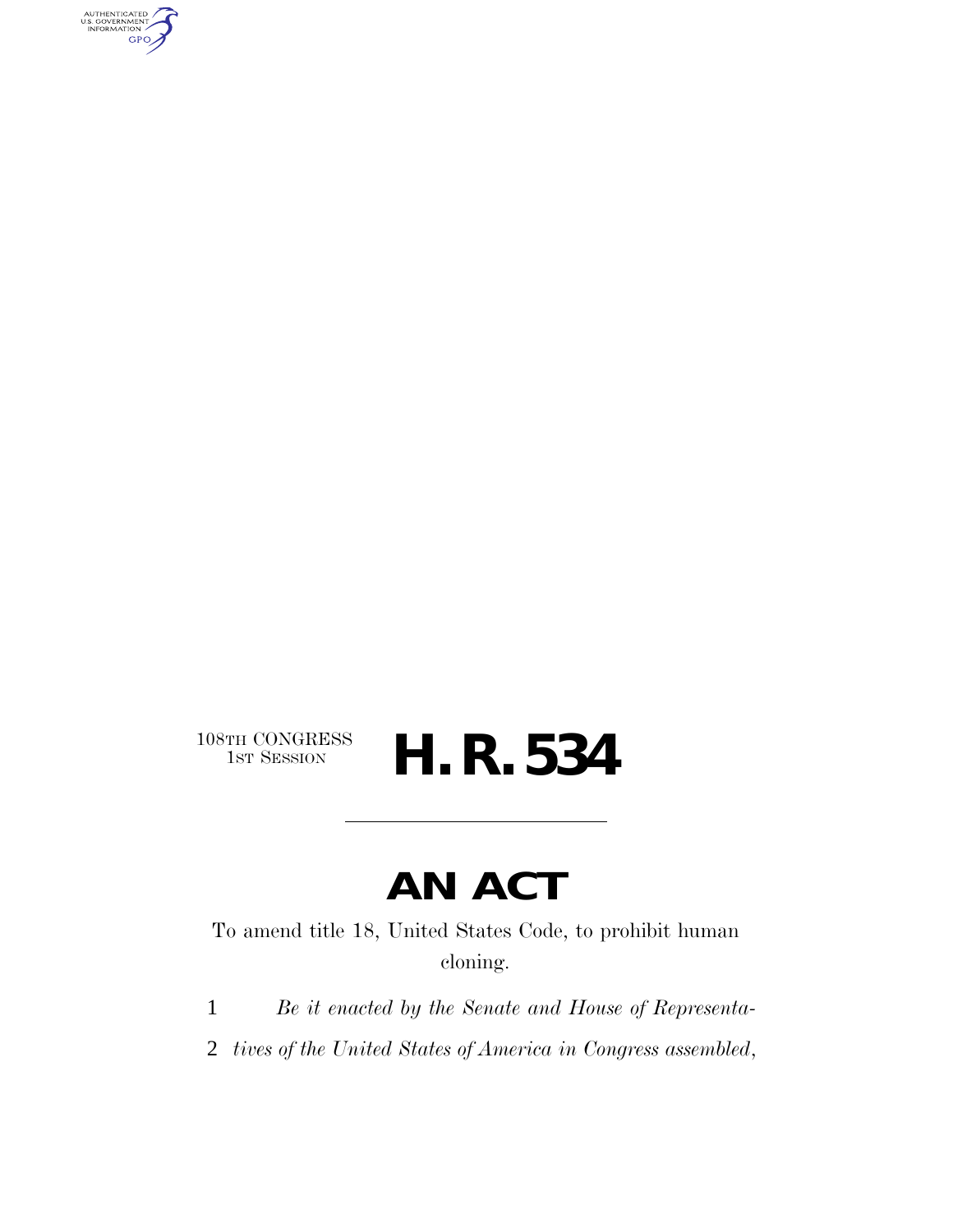#### **SECTION 1. SHORT TITLE.**

This Act may be cited as the ''Human Cloning Prohi-

bition Act of 2003''.

#### **SEC. 2. PROHIBITION ON HUMAN CLONING.**

 (a) IN GENERAL.—Title 18, United States Code, is amended by inserting after chapter 15, the following:

#### **''CHAPTER 16—HUMAN CLONING**

''Sec. ''301. Definitions. ''302. Prohibition on human cloning.

#### **''§ 301. Definitions**

''In this chapter:

10 ''(1) HUMAN CLONING.—The term 'human cloning' means human asexual reproduction, accom- plished by introducing nuclear material from one or more human somatic cells into a fertilized or unfertilized oocyte whose nuclear material has been removed or inactivated so as to produce a living or- ganism (at any stage of development) that is geneti- cally virtually identical to an existing or previously existing human organism.

19 ''(2) ASEXUAL REPRODUCTION.—The term 'asexual reproduction' means reproduction not initi-ated by the union of oocyte and sperm.

22 "(3) SOMATIC CELL.—The term 'somatic cell' means a diploid cell (having a complete set of chro-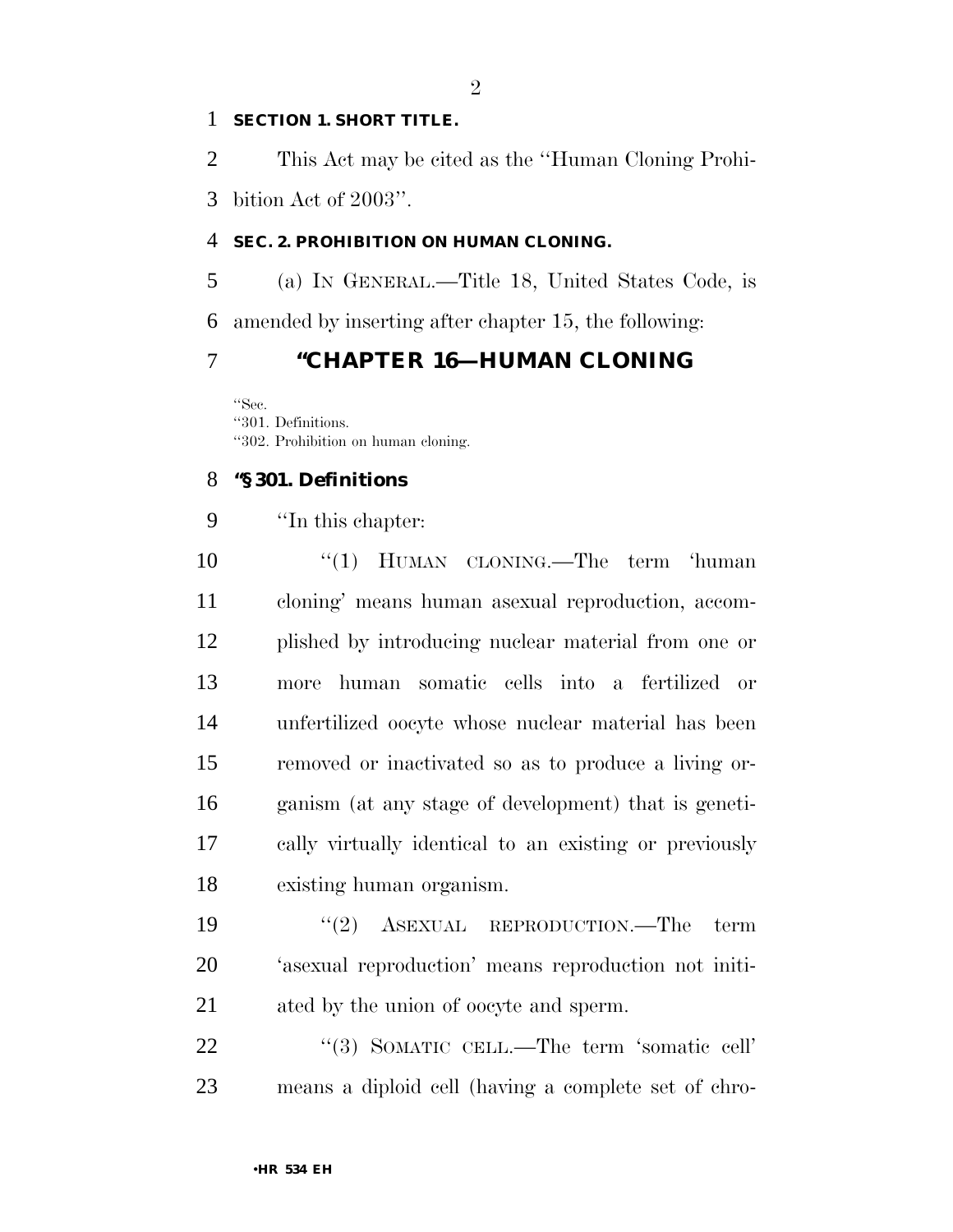mosomes) obtained or derived from a living or de- ceased human body at any stage of development. **''§ 302. Prohibition on human cloning** ''(a) IN GENERAL.—It shall be unlawful for any per- son or entity, public or private, in or affecting interstate commerce, knowingly—  $\frac{u(1)}{2}$  to perform or attempt to perform human cloning;  $\frac{1}{2}$  to participate in an attempt to perform human cloning; or  $\frac{11}{2}$  ''(3) to ship or receive for any purpose an em- bryo produced by human cloning or any product de- rived from such embryo. ''(b) IMPORTATION.—It shall be unlawful for any per- son or entity, public or private, knowingly to import for any purpose an embryo produced by human cloning or any product derived from such embryo. 18 "(c) PENALTIES.—  $\frac{1}{2}$  (1) CRIMINAL PENALTY.—Any person or enti- ty that violates this section shall be fined under this 21 title or imprisoned not more than 10 years, or both. 22 "'(2) CIVIL PENALTY.—Any person or entity that violates any provision of this section shall be subject to, in the case of a violation that involves the derivation of a pecuniary gain, a civil penalty of not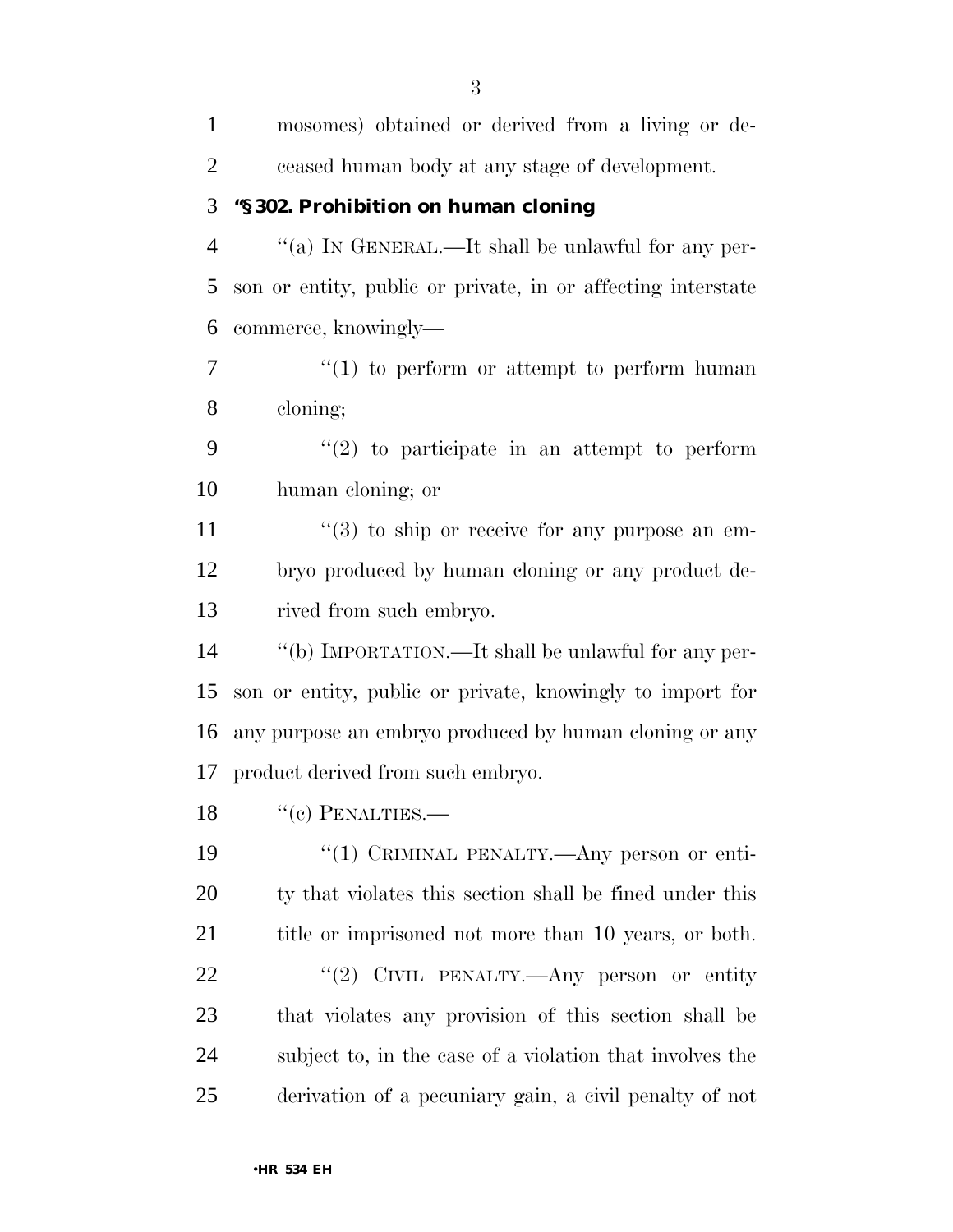less than \$1,000,000 and not more than an amount equal to the amount of the gross gain multiplied by 2, if that amount is greater than \$1,000,000.

 ''(d) SCIENTIFIC RESEARCH.—Nothing in this sec- tion restricts areas of scientific research not specifically prohibited by this section, including research in the use of nuclear transfer or other cloning techniques to produce molecules, DNA, cells other than human embryos, tissues, organs, plants, or animals other than humans.''.

 (b) CLERICAL AMENDMENT.—The table of chapters for part I of title 18, United States Code, is amended by inserting after the item relating to chapter 15 the fol-lowing:

#### **''16. Human Cloning** .......................................................................... **301''.**

#### **SEC. 3. STUDY BY THE GENERAL ACCOUNTING OFFICE.**

 (a) IN GENERAL.—The General Accounting Office after consultation with the National Academy of Sciences shall conduct a study to assess the need (if any) for amendment of the prohibition on human cloning, as de- fined in section 301 of title 18, United States Code, as added by this Act, which study should include—

 (1) a discussion of new developments in medical technology concerning human cloning and somatic cell nuclear transfer, the need (if any) for somatic cell nuclear transfer to produce medical advances, current public attitudes and prevailing ethical views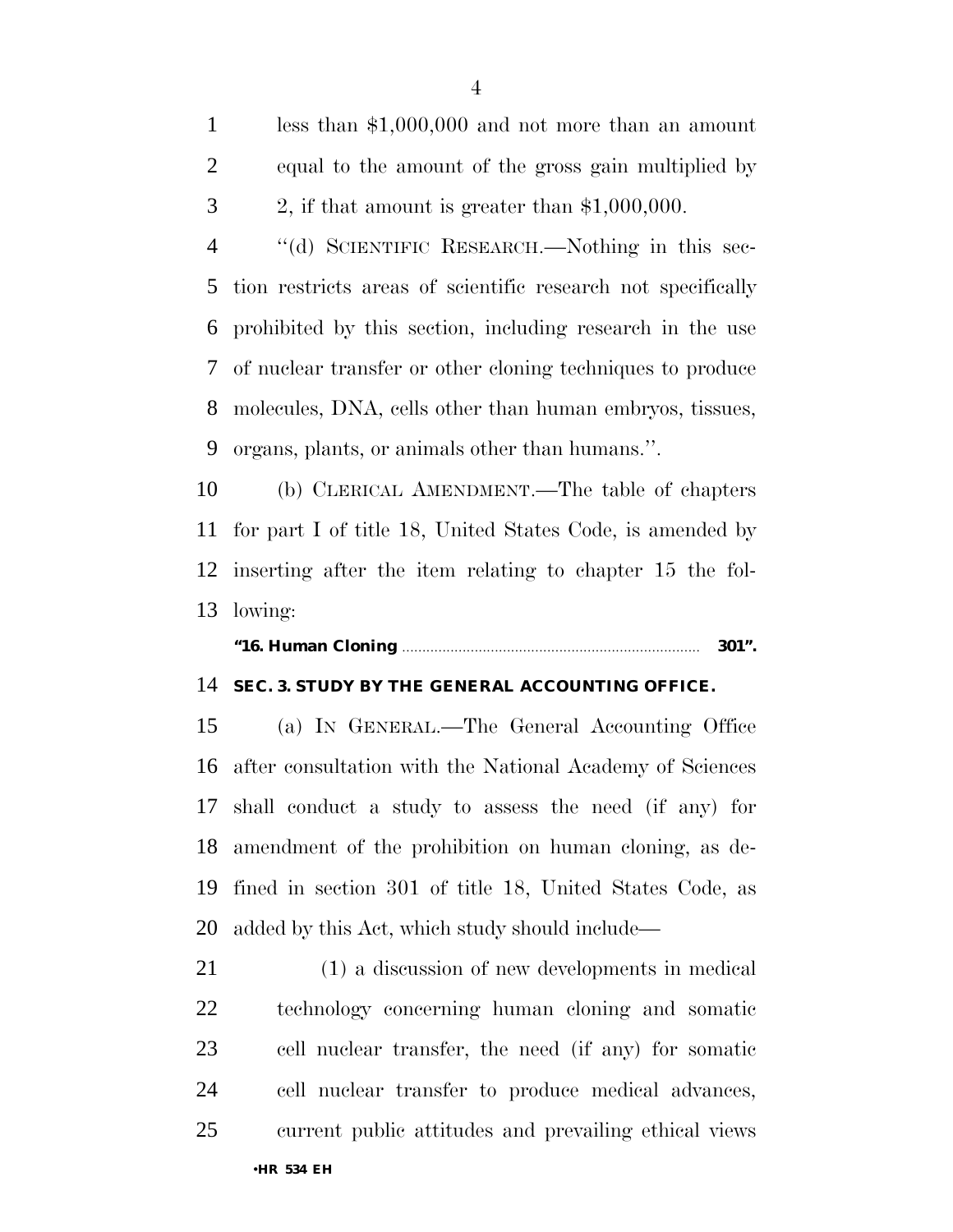| $\mathbf{1}$   | concerning the use of somatic cell nuclear transfer,         |
|----------------|--------------------------------------------------------------|
| 2              | and potential legal implications of research in so-          |
| 3              | matic cell nuclear transfer; and                             |
| $\overline{4}$ | (2) a review of any technological developments               |
| 5              | that may require that technical changes be made to           |
| 6              | section 2 of this Act.                                       |
| 7              | (b) REPORT.—The General Accounting Office shall              |
| 8              | transmit to the Congress, within 2 years after the date      |
|                | 9 of enactment of this Act, a report containing the findings |
|                | 10 and conclusions of its study, together with recommenda-   |
|                | 11 tions for any legislation or administrative actions which |
|                | 12 in considers appropriate.                                 |

Passed the House of Representatives February 27, 2003.

Attest:

*Clerk.*